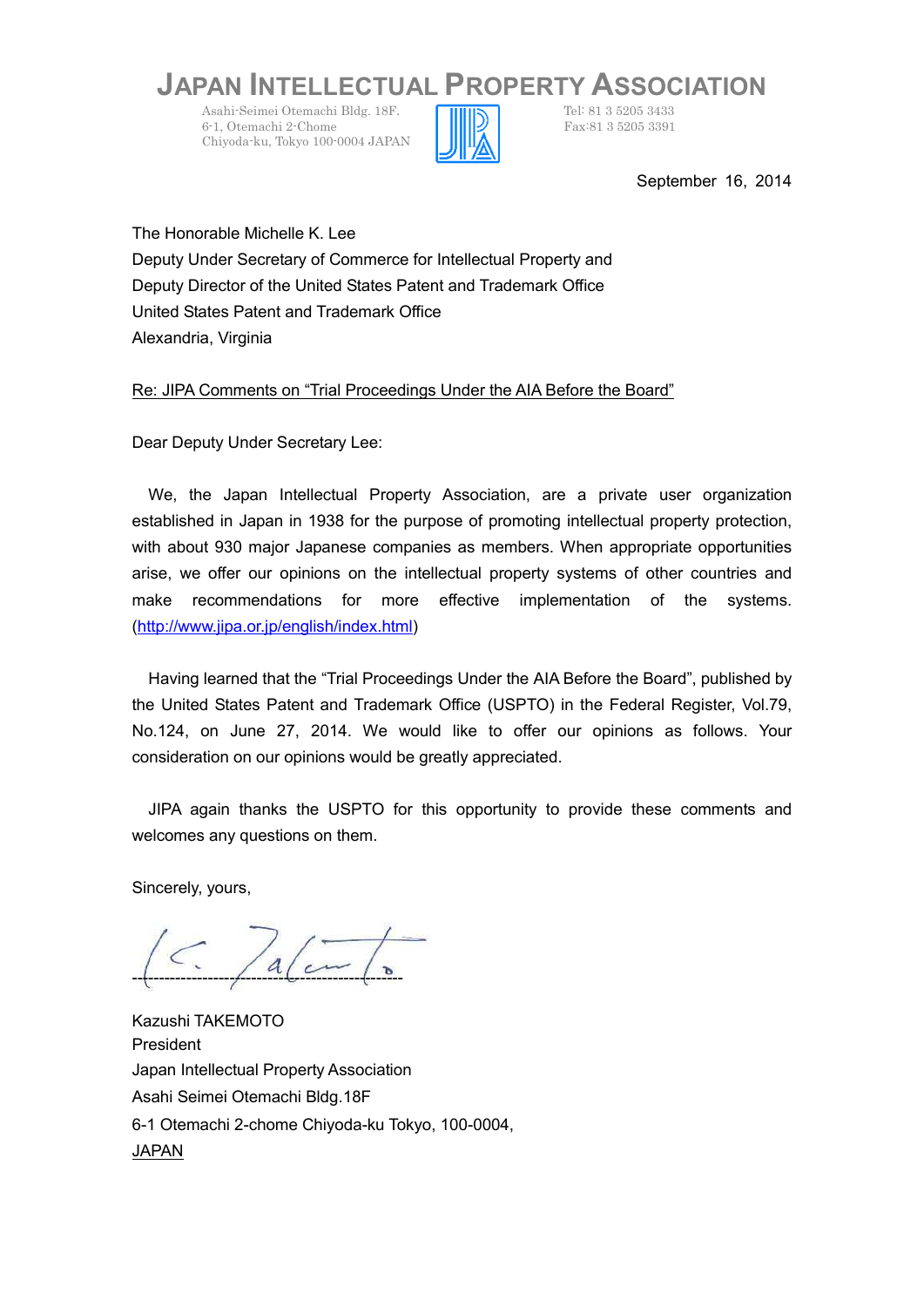## **JIPA Comments on the "Trial Proceedings Under the AIA Before the Board"**

As many of JIPA members engage in filing US patent applications, JIPA has closely and carefully examined the Request for Comments, publicized in the Federal Register issued by the United States Patent and Trademark Office (USPTO) as of June 27, 2014, under the title of "Request for Comments on Trial Proceedings Under the AIA Before the Board". JIPA hereby presents its comments on this Request for Comments.

1.FR36476 Column 3 provides with respect to Motion to Amend as follows:

Motion To Amend

2. What modifications, if any, should be made to the Board's practice regarding motions to amend?

The current AIA trial proceedings regarding motions to amend impose a page limit of 15 pages. Under the current practice, the claim listing is included in the 15 pages. Under such a practice, if the claims to be amended are originally lengthy or the number thereof is large, the number of pages required for describing the amended claim listing increases in the Motion to Amend. Accordingly, the number of pages which can be used for proving the patentability etc. is limited and thus the contents thereof should be abbreviated in comparison with the case where the claims are short or the number of the claims is small. It is allowed to exceed the page limit under the provision if a Motion to waive page limits which shows the interests of justice (for exceeding the page limit) is granted in advance (37 CFR 42.24(a)(2))<sup>1</sup>. However, there has been no precedent where such a motion was granted as far as we know.

JIPA hopes that it is no longer necessary to describe the amended claim listing in the Motion and may be attached separately. This modification is intended to allow a sufficiently detailed argument to be developed for proving the patentability etc. equally regardless of the length and the number of the claims to be amended.

As regards the amendment, the Board imposes the Patent Owner the burden of proof for the patentability of the amended claims as one of the requirements for accepting the Motion to Amend. It is demanded that this patentability should be demonstrated over the prior art

 $1$  Case IPR2012-00006 The interests of justice should be indicated, if the reason is that the number of pages is not sufficient due to the length and number of the claims. "Thus Illumina asserts, without supporting evidence or explanation,(…) and that length and number of the claims challenged would prohibit it from addressing patentability sufficiently within the sixty pages allowed by Rule42(a)(1)(I). (...) It is not the Board's role to compare the Illumina petition with its proposed petition and attempt to figure out if the Illumina request for waiver of the page limit is in the interests of justice.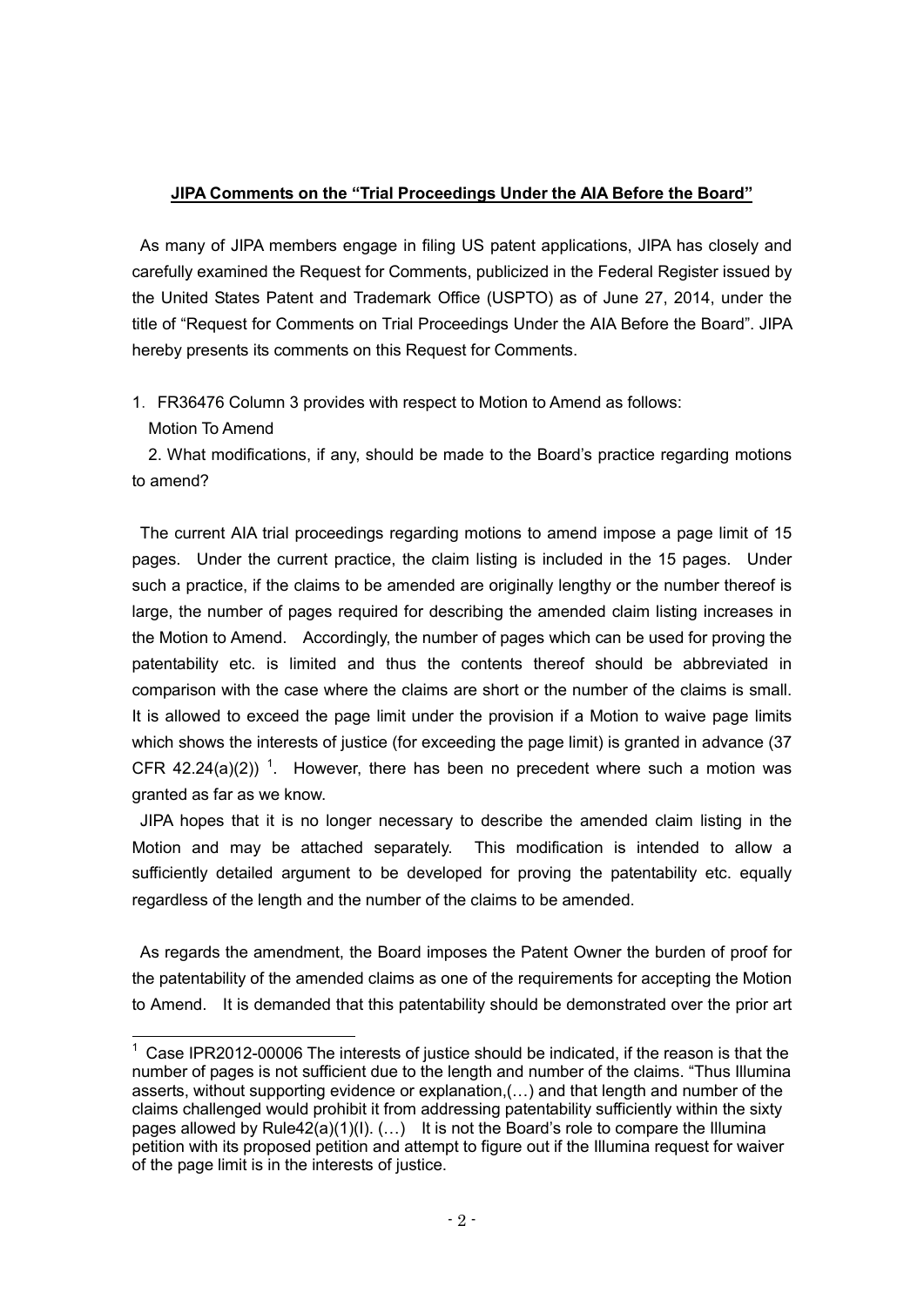in general.<sup>2</sup> JIPA believes, however, that this burden of proof for the patentability over the prior art in general is too strict for the Patent Owner considering that the time is limited and the number of pages is limited to 15 pages or less.

Therefore, JIPA hopes that as regards the proof of patentability imposed on the Patent Owner, the prior art to be compared should be within the documents cited in the examination procedure and the Petition of IPR.

2.FR36477 column 1 provides with respect to Extension of 1 Year Period To Issue Final Determination as follows:

Extension of 1 Year Period To Issue Final Determination

14. What circumstances should constitute a finding of good cause to extend the 1-year period for the Board to issue a final determination in an AIA trial?

There are cases where a test should be carried out for the comparison of the claimed invention with the prior art. Depending on the field of the invention and circumstances of the patent claims, such a comparison test takes a long term. JIPA believes that if an extension of term is allowed in such a circumstance, the Patent Owner or the Petitioner can conduct a comparison test sufficiently. JIPA concerns that insufficient test might bring unfair result. JIPA hopes that a case where a comparative test(s) are deemed necessary is allowed as a circumstance which constitutes a finding of good cause to extend the 1-year period for the Board to issue a final determination. This is because the Patent Owner or Petitioner should be able to carry out the comparative test fairly and sufficiently.

3.FR36477 Columns provide as General as follows:

## **General**

17. What other changes can and should be made in AIA trial proceedings? For example, should changes be made to the Board's approach to instituting petitions, page limits, or request for rehearing practice?

The current AIA trial proceedings regarding the Petition impose a page limit of 60 pages. If the claims to be challenged are originally lengthy or the number thereof is large, the number of pages required for describing the claim chart increases in the Petition. Accordingly, the number of pages which can be used for the explanation is limited and thus the contents thereof should be abbreviated in comparison with the case where the claims are short or the number of the claims is small.

It is allowed to exceed the page limit under the provision if a Motion to waive page limits is filed simultaneously with the Petition and is granted as showing the interests of justice (for

<sup>2</sup> Case IPR2012-00005 Paper 68 at 55